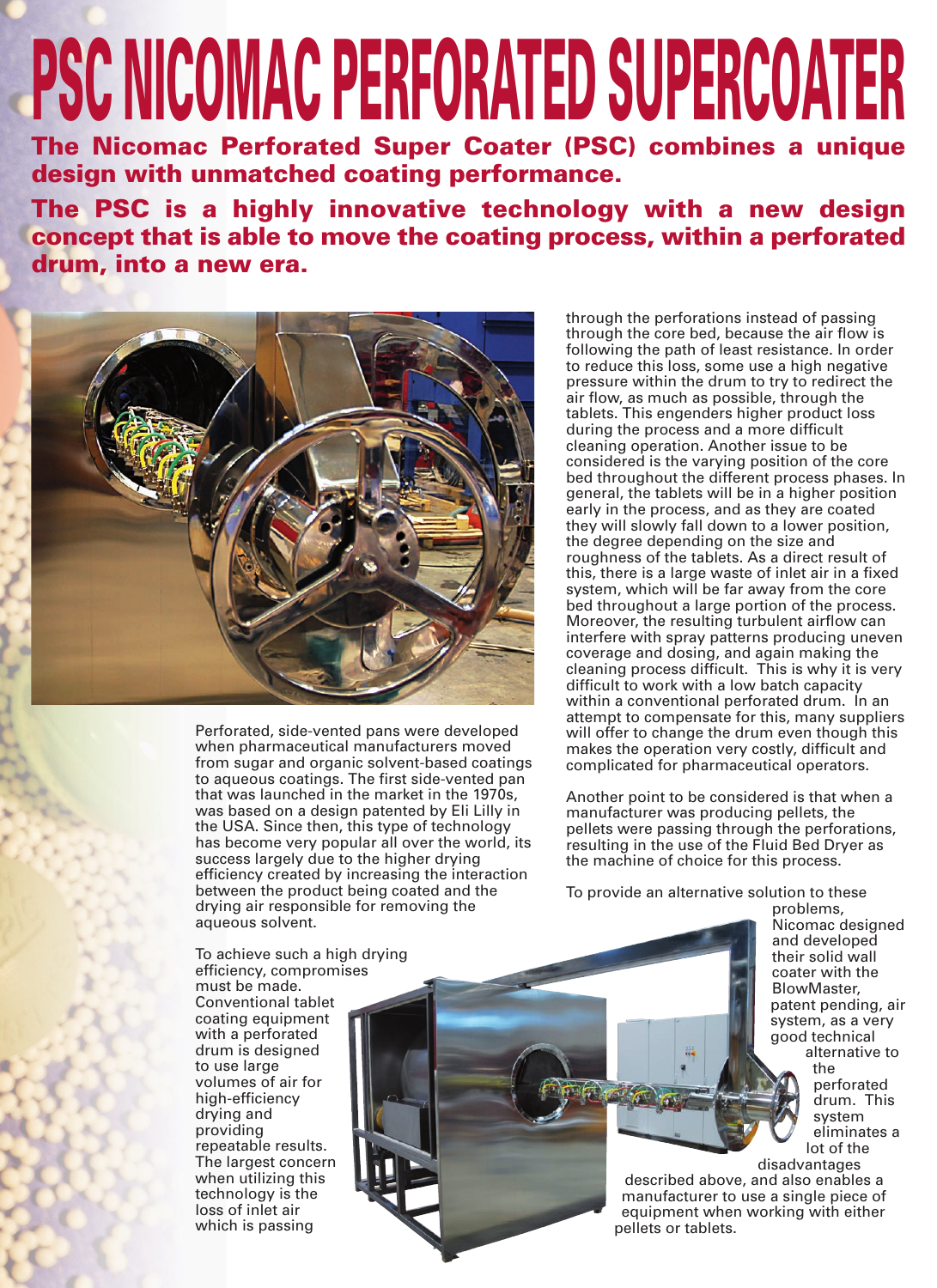In 2000, when Nicomac developed the solid wall coater with the powder dosing system and BlowMaster – both patent pending – it became an important reference in the market, providing the highest performance technology for both pellets and tablets. However, we must consider that the majority of coater suppliers produce perforated drum coaters. So, for coating tablets, this technology has become predominant in the world market. As a result, many pharmaceutical companies have already validated their product manufacturing using the perforated drum coater, and will only utilize this technology. Over the last four decades, many designers of perforated drum coaters worldwide have introduced machines to the market with some technical improvements, but basically, the technology of air flow has remained the same.

In spite of the success of the solid wall coater, Nicomac, as one of the oldest companies in the field of manufacturing coaters is responding to market demand. In 2009, Nicomac has designed a completely new perforated drum coater. They have drawn from their long experience in this field, and have overcome the problems presented by this technology. The results are impressive, and most probably a new page has been written in

the design of coating systems.

The most important innovation is in the DRYING SYSTEM. Nicomac has modified and optimized the BlowMaster patent pending system, for use within the perforated drum. This new

device, patent pending N°MI2009A001281, is able to completely change the conventional concept of blowing inlet air within a perforated drum. The BlowMaster is a central air diffuser able to force 100% of the tightly controlled, heated inlet air directly through the product bed itself, just before the spraying area. Air dispersion through the perforations not covered by the tablets, typical of conventional perforated coaters, has been completely eliminated. The angle of the BlowMaster can be programmed and adjusted throughout the process, allowing the flow of the air to be directed to the optimal location on the core bed, in an active response to the position, batch size, and process phase of the product.

Use of the BlowMaster also provides many other advantages including: a shorter process time; a reduction in utilities consumption of at least 50%; the ability to use the machine at 20%



of the batch capacity; a reduction in product loss; and an easier cleaning process.

From the very first trials, Nicomac realized that the performance of the Perforated Super Coater (PSC) was extremely successful in comparison to the traditional perforated, sidevented pans. Please see below the process parameters table of a standard coating process utilizing Opadry II of Colorcon. Nicomac maintained the most conservative parameters in order to get a reliable result that can be improved by even just increasing the concentration of coating solution or increasing the air quantity.

Trials made in the same drum, proves that it is also possible to work with 15-20% of the batch capacity netting the same high performances.

The PSC primary process control was based on a closed loop control of both temperature and relative humidity of the air stream exiting the tablet bed. Depending on the process application, Nicomac chose the most appropriate process control algorithm available. For temperature sensitive products, the bed temperature is closely monitored and controlled.

The Shark Fin ™ baffles, designed by Nicomac in the year 2000, combines higher mixing efficiency with gentler product handling, resulting in perfect coating uniformity. They also reduce overall processing time and allow processing of very low batch capacities. The spraying system is designed with an easily removable sliding arm from the window that can be automatically driven and folded to reduce the volume of space occupied in the cleanroom. The spray angle can also be automatically adjusted by the control system to suit the process application. Anywhere from 4 to 8 NO clogging guns can be placed, according to the batch size. An EASYMOVE device is fitted to dismantle, the guns' piping for cleaning in a few seconds, without using tools.

At the end of the manufacturing process, a fast and effective WIP-CIP cycle is easily completed. Several spray heads are located inside the coating pan, allowing for maximum flow rates over the entire pan surface, and three different cleaning units are located outside of the drum to guarantee the best and most efficient